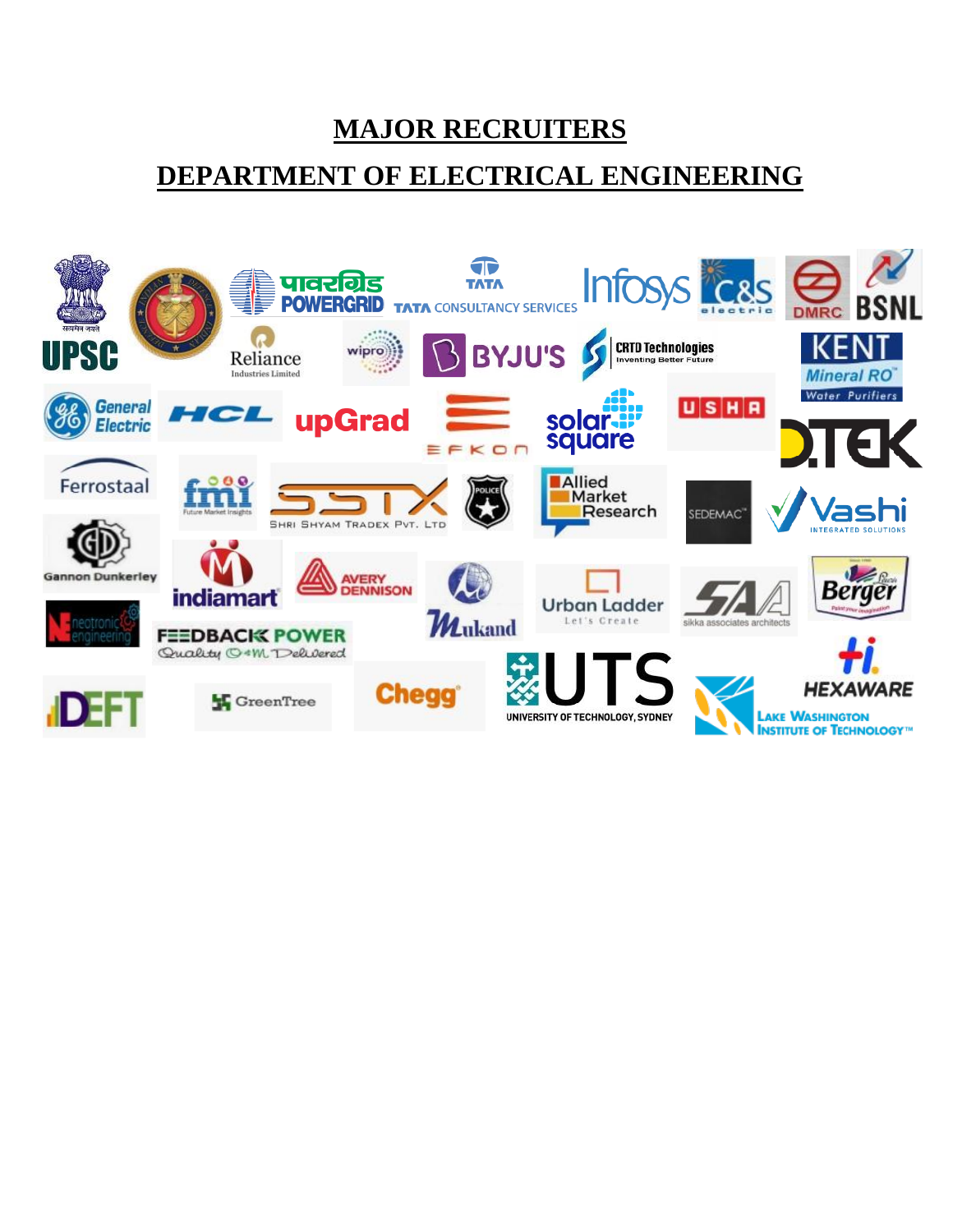## **Glimpses of Electrical Engineering placed students of batch: 2021-22**



Rahul Pandey (Company: Reliance HSE & Hitachi)



Ayush sisodia (Company: Infosys & Future Market Insights) Himanshu Singh



(Company: Wipro)



Utkarsh Sharma (Company Name: Kent RO Ltd. & Cloud Analogy)



Anwansh Rusty (Company: Byjus & High-Technext Engineering & Telecom Pvt Ltd.)



Aman Pokhriyal (Company: upgrad)



Saumya Gupta (Company Name: High Tech Next company)



Kirti Mishra (Company name: Allied Analytics)



Akash Talan (Company: High-Tech next Engineering & Telecom Pvt Ltd.)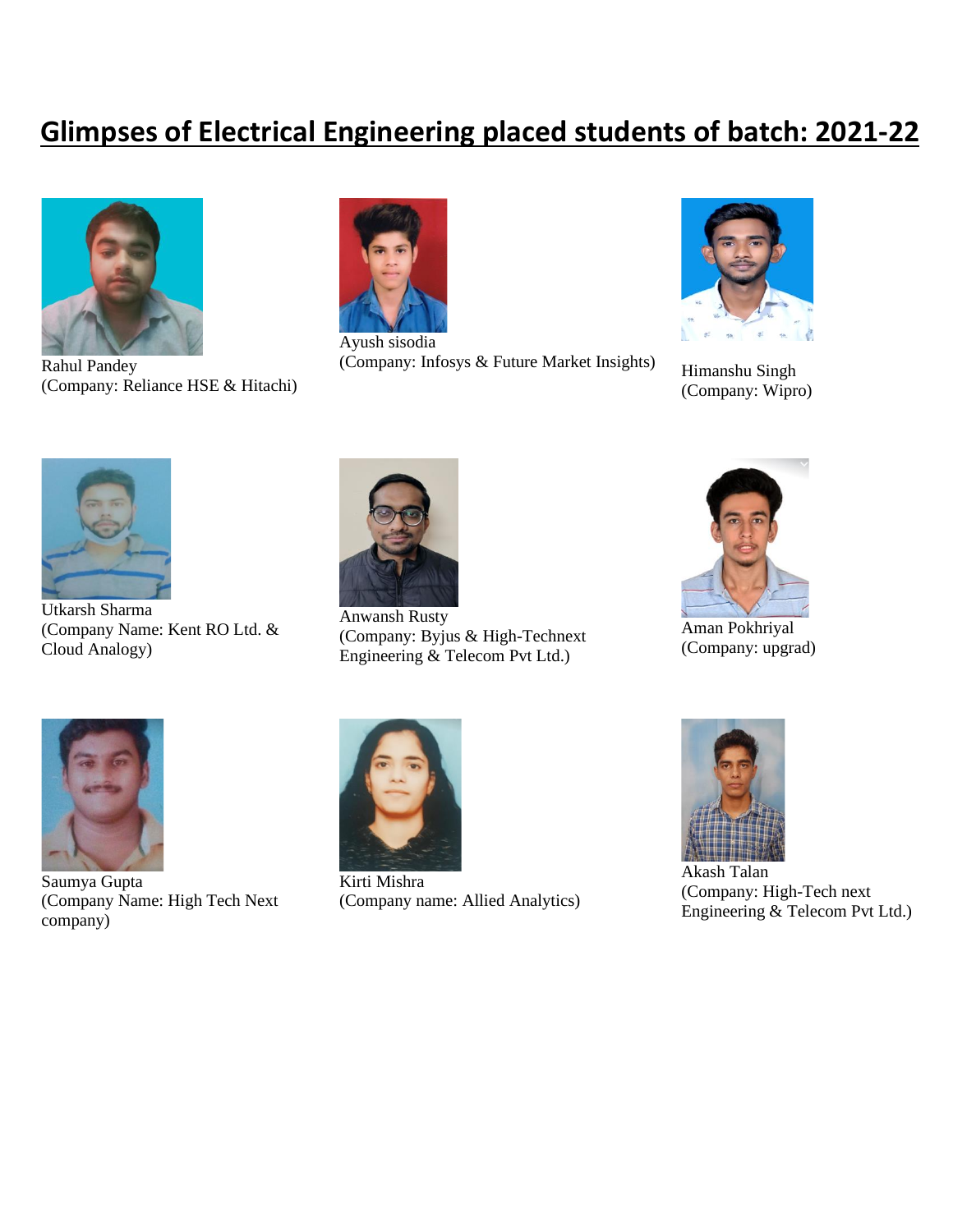

Kunal Chauhan (Company: Hexaware)



Ankit Kumar (Company: High- Technext Engineering & Telecom Pvt Ltd.)



(Company - EFKON India PVT. Limited)



Somesh Kumar Jha (Company: Vashi Integrated Solutions) Akshay Kumar



(Company: Vashi Integrated Solutions)



Sudha Kant Dubey (Company: High-Technext India Pvt. Ltd.)



Ayush Kumar (Company: CRTD Technologies PVT. LTD.)



Nidhi Gupta (Company: Chegg. Inc.)



Anjali Singh GATE Score: 243



Ashish Kumar GATE Score: 450 (EE)



Nityanand Kumar GATE Score: 382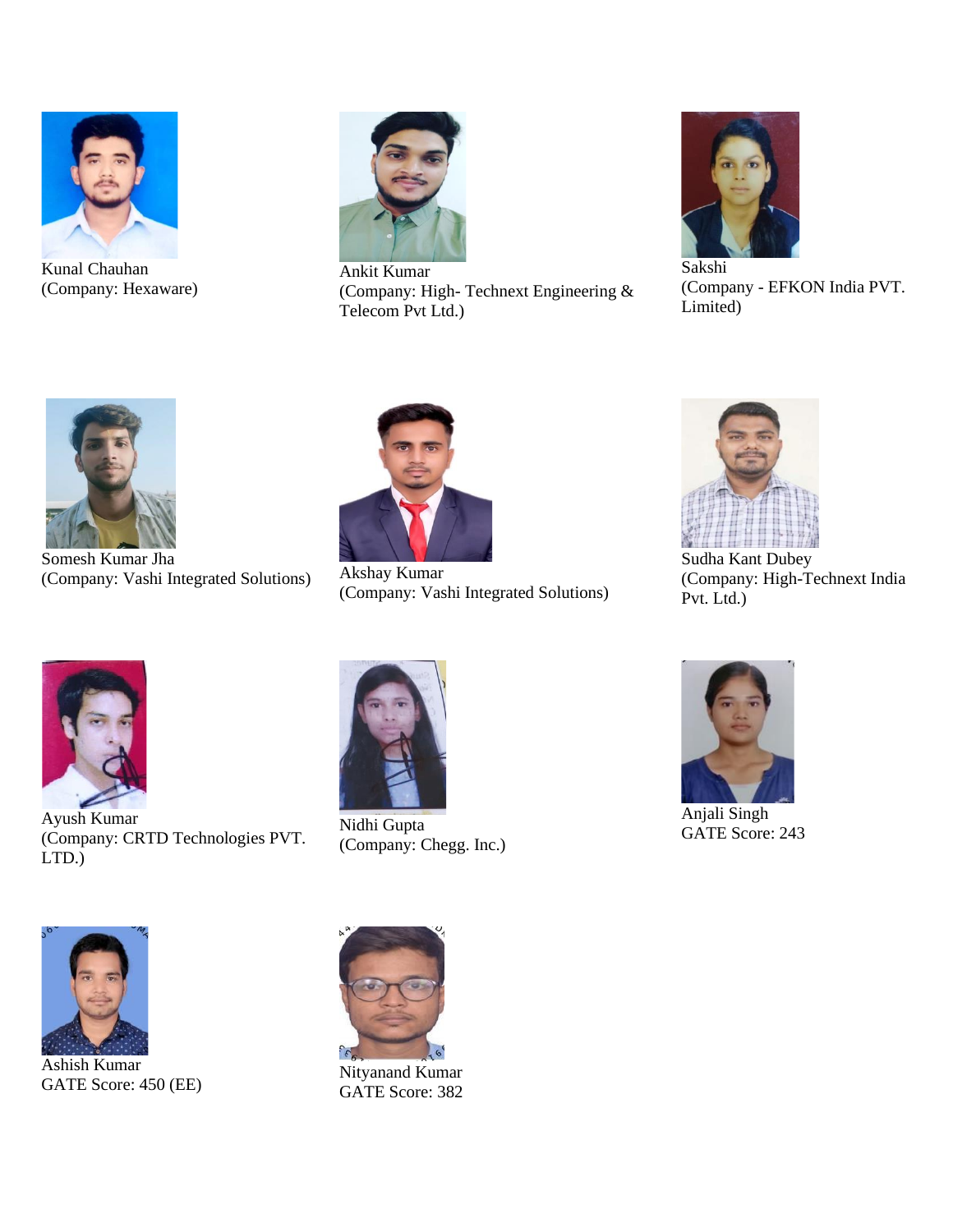## **Placed students of Int. B. Tech + M. Tech (Electrical Engineering)**



Sheetal Singh Chauhan (Company: Tata Consultancy Services)



Harsh Vardhan (Company: Tata Consultancy Services)



Akash Bhati (Company: Tata Consultancy Services)



Prashant Verma Prashant Verma<br>
(Company: Wipro) Vaibhav Raj Singh<br>
(Company: Wipro) (Company: LeCred



(Company: UpGrad)



Aryan Yadav (Company: DTEK Innovative Pvt Ltd)



Akash Deep Karnwal (Company: BYJU'S )



Kamal Daksh (Company: Square Yards)



Kamal Kishore (Company: Solar Square Energy Pvt. Ltd.)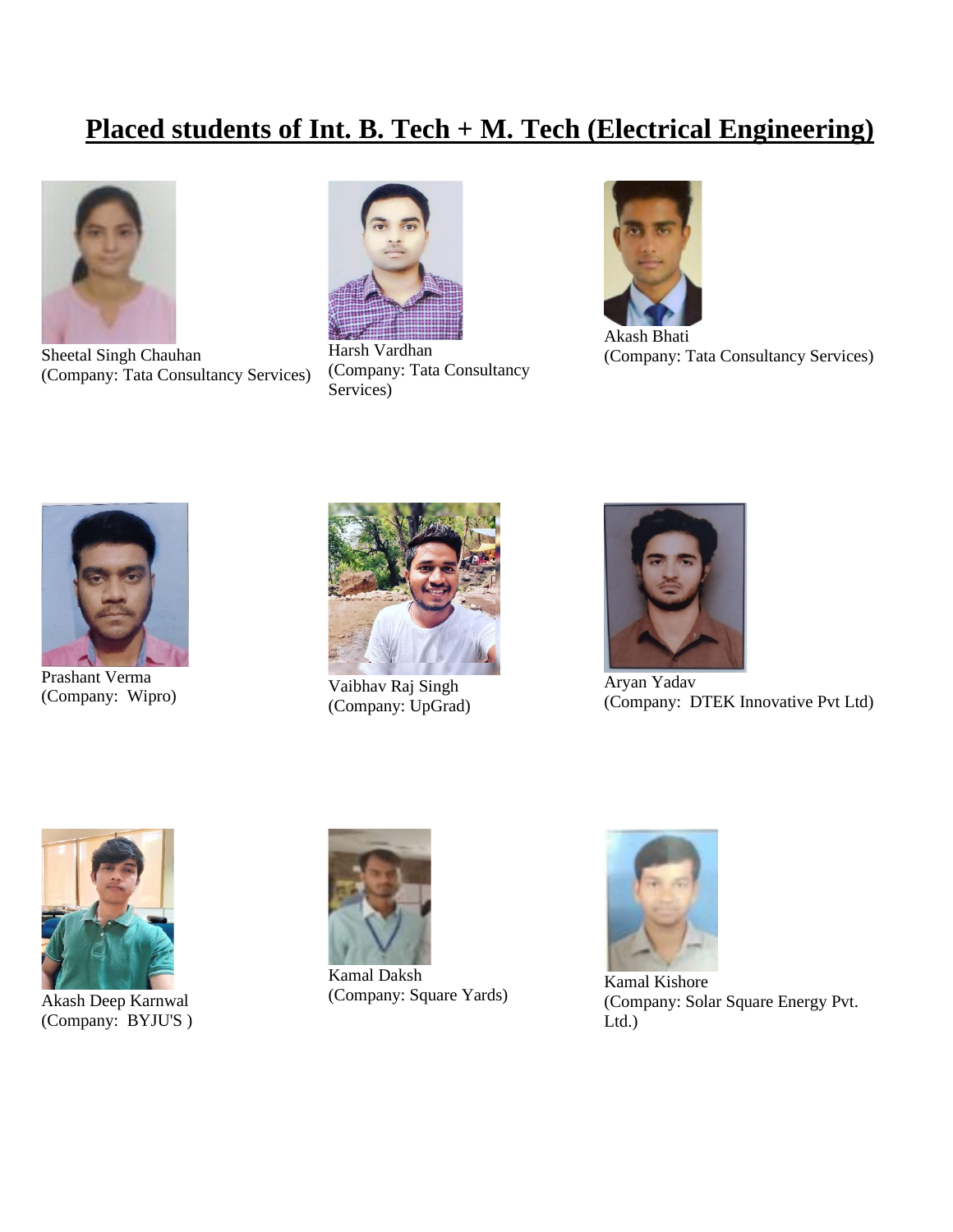

Shubham Kumar (Company: Allied Analytic Research)



Siddharth Kumar Pathak (Company: Indo Aerospace Solution Pv. Ltd.)



Shadan Alam Shadab (Company: Solar Universe India Pvt. Ltd.)



Anand Mohan (Company: CRTD Technologies PVT. LTD.)



Abhishek Singh (Company: CRTD Technologies PVT. LTD.)



Abhishek Mishra (Company: CRTD Technologies PVT. LTD.)



Prashant Singh (Company: CRTD Technologies PVT. LTD.)



Gaurav Singh (Company: Allied Analytic Research) Rishabh Srivastava



(Company: CRTD Technologies PVT. LTD.)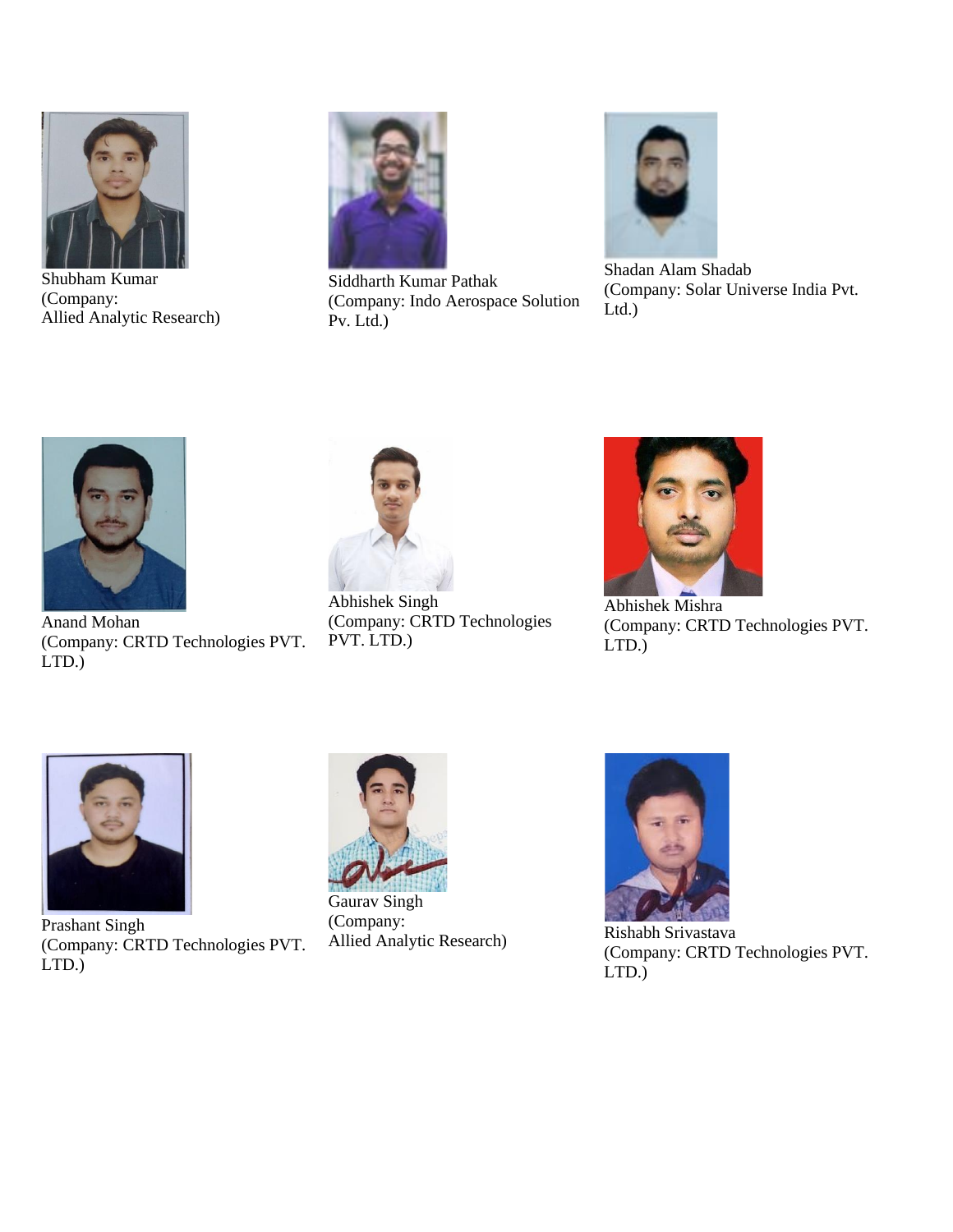

Robin Singh (Company: Chegg. Inc.) Atul Kumar Prajapati



(Company: Cinif Technologies Pvt. Ltd.)



Kumari Madhumita (Company: Cinif Technologies Pvt. Ltd.)



Prashant Kumar (Company: Cinif Technologies Pvt. Ltd.)



Ipsita Negi (Company: Jaro Education)



Vanshika Singhal (Company: Sample Assignment)



Nidhi (Company: Sample Assignment)



Puneet Raj (Company: Sample Assignment)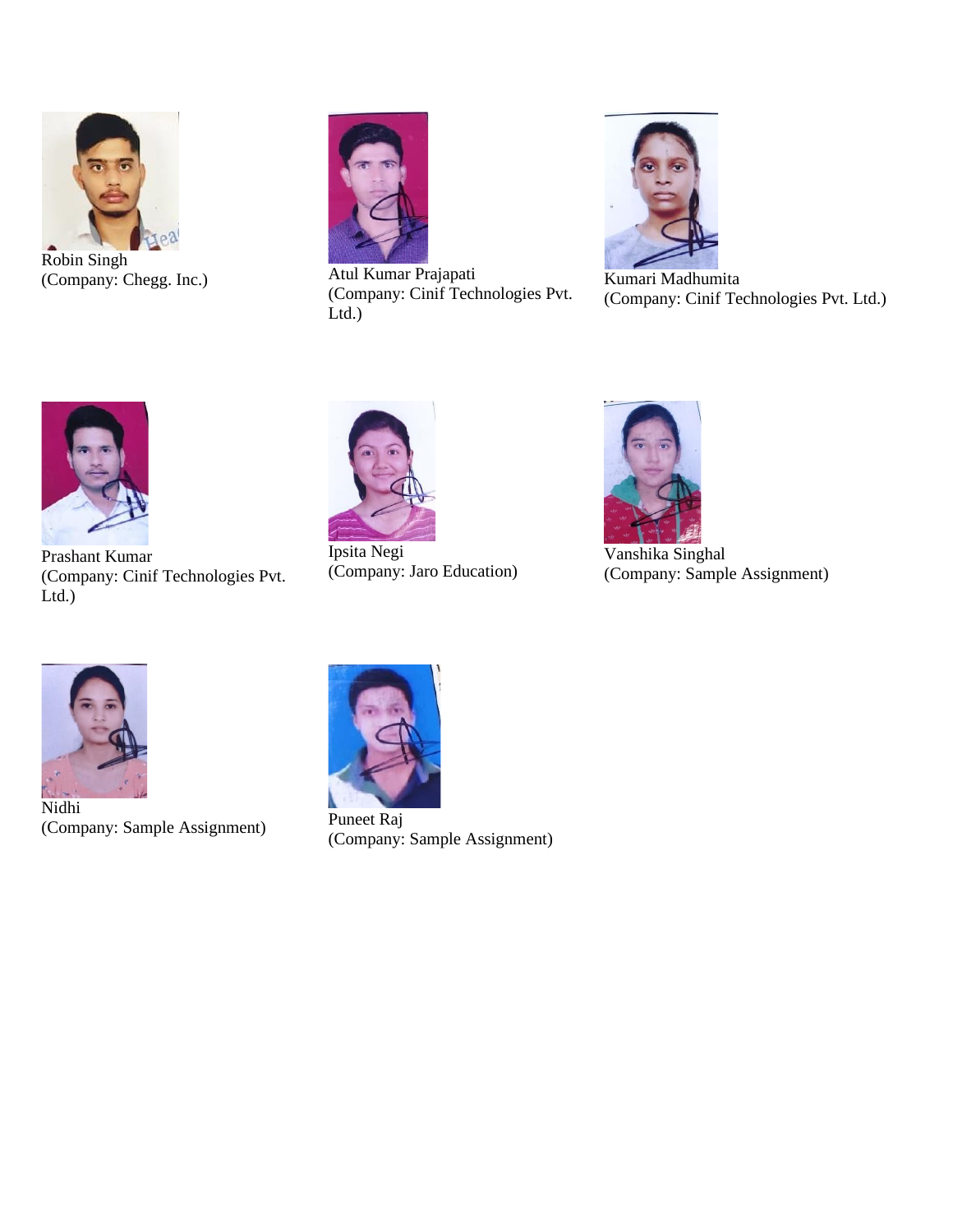## **GLIMPSES OF EMINENT ALUMNI PLACEMENTS**



(UPSC ESE / IES)'



Shalini Gupta (Company: C&S Electrical Ltd.)



Satya Prakash Singh (NSUT)



Samridhi Sajwan (Pursuing PhD from IIT Delhi)



Prateek Das (Company: Power Grid)



Pikasha (Company: GE)



Manvender Singh (Company: Delhi Metro) Namita Chandra



Maher Al-Wajh (PhD, Taiwan)



Shivani Senger (Cyber Security from University of Technology, Sydney, Australia)



(Company: Delhi Metro)



Garima Singh (Law from DU)



Singdha (Pursuing PhD from DTU)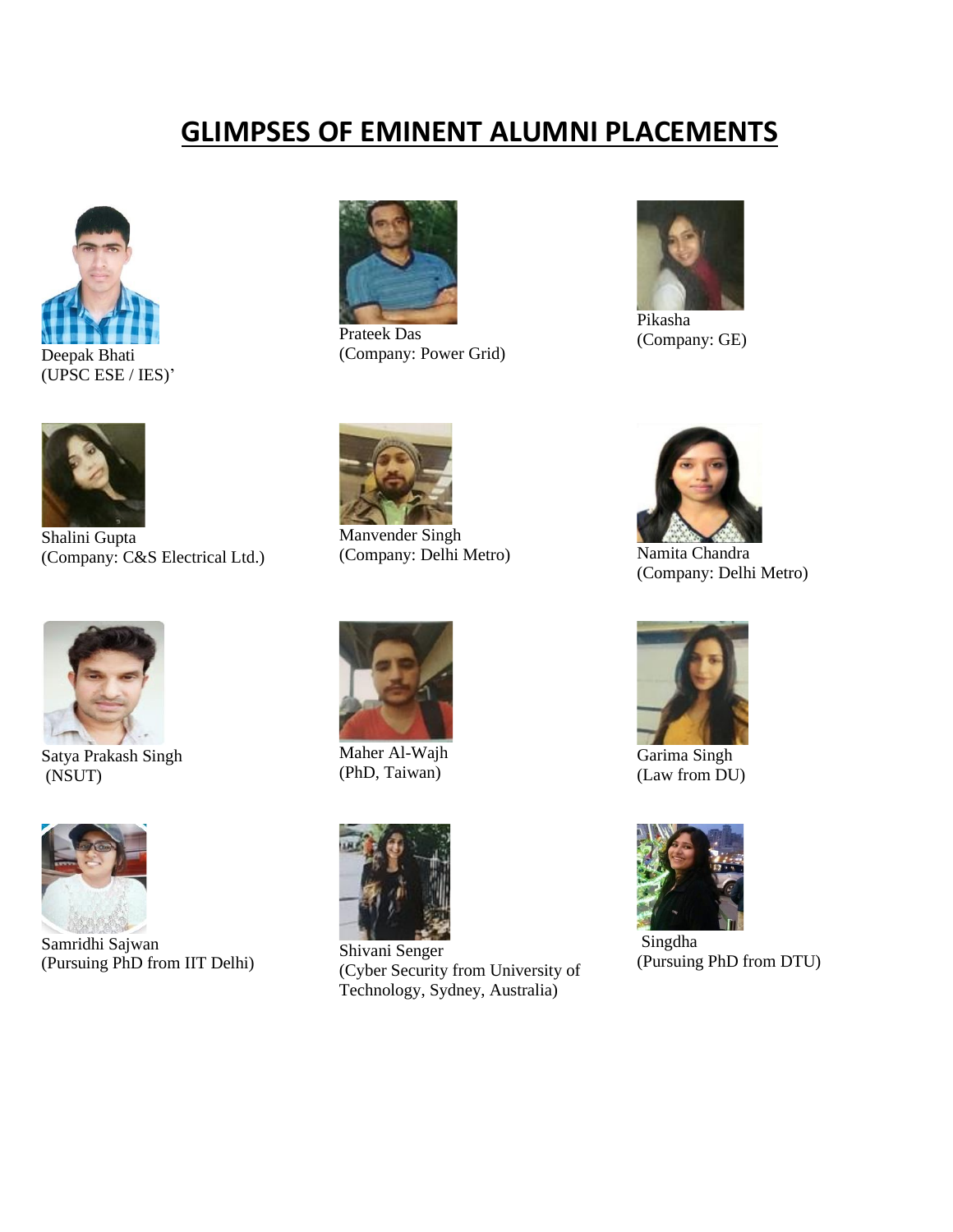

Atul Bisht (Company: India Mart Inter Mesh Ltd.) Vandana Mehta

(Company: Shree Shyam Tradex Pvt.



(Company: HCL)



Prakhar Verma (Company: Chegg. Inc.)



Rushda Rias

Ltd.)

Tarun Kumar Pandey (Company: Kent RO System Ltd.)



Prateek Dhariwal (Company: USHA)



Rahul Parwat (Company: Berger Paints)



Shashank Srivastava (Company: Kent RO Ltd.)



Zafar Iqbal (Company: Kent RO Ltd.)



Sanchita Niranjan Sancinia Niranjan<br>(Company: Green Tree Global) [Company: 6]



Shalini Gupta

(Company: C&S Electrical Limited)



Shivam Shekhar (Company: Kent RO Ltd.)



Ankit Singh (Company: Urban Ladder)



(Company: Sikka Architects Associates)